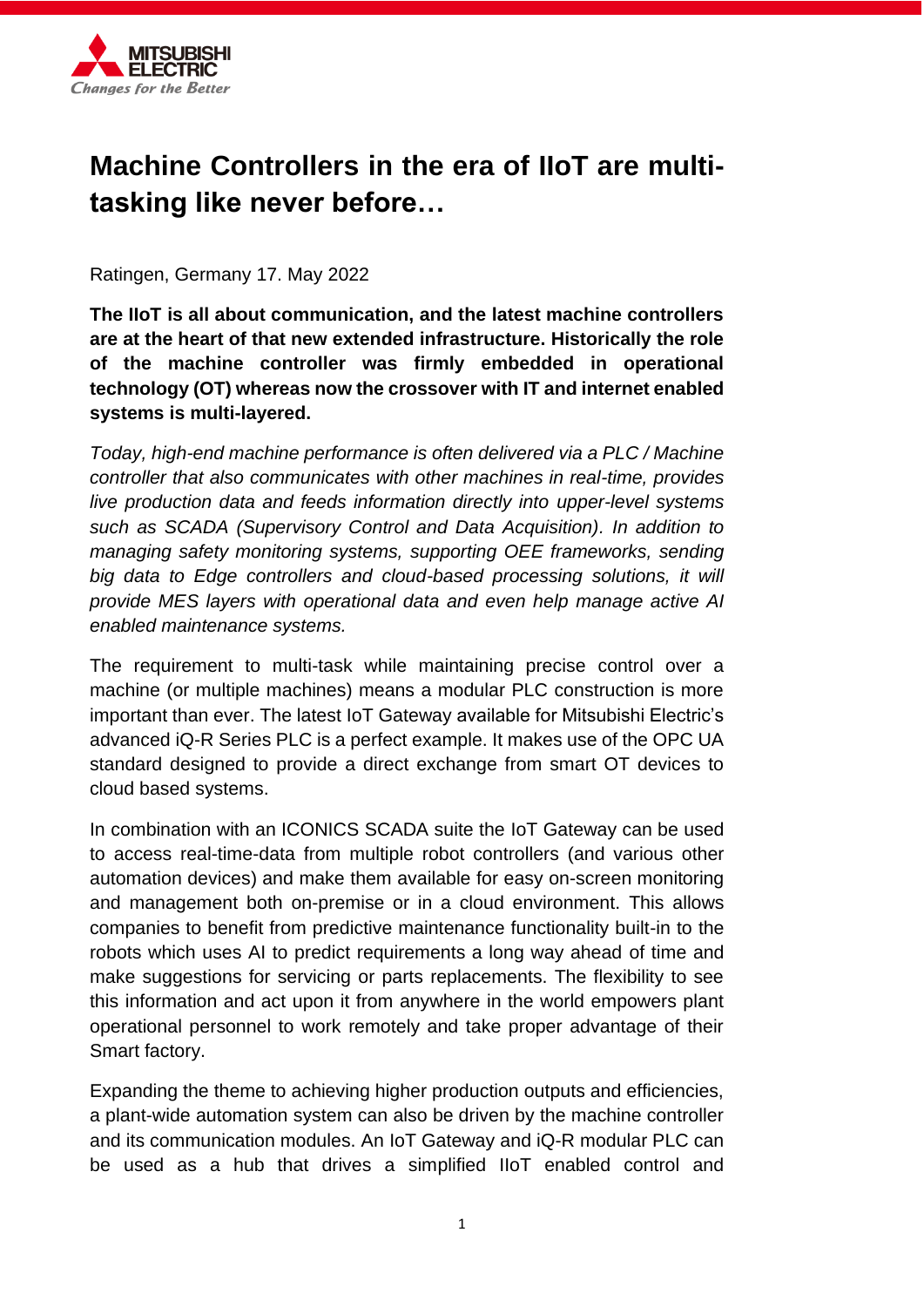

management environment. It effectively makes the most of the controller's capability while creating transparency within the IT systems.

From a manufacturing perspective, introducing a time sensitive network such as CC-Link IE TSN can increase the speed and synchronicity of a production line significantly. Micro-delays and bottlenecks can be effectively eliminated by ensuring that everything from in-feed machinery to CNC machines tools, conveyors, assembly systems, testing, marking, robot loading systems, packing and palletising is synchronised in real-time.

In a practical sense this ecosystem doesn't work in isolation though, which is where OPC UA, MQTT and the likes of Azure IoT Hub come in, linking ERP and MES layers to the PLC at the heart of the system via the IoT gateway. Allowing personnel all the way from production to senior management to pull reports and plan factory output based on demand and availability.

The role of the machine controller in the IIoT environment also extends to integrating seamlessly with an Edge controller or cloud processing platform with additional operational benefits. Edge computing is gaining more and more importance for data analytics, offering a low latency solution where big-data is interpreted, and the trends recorded rather than just stored en-masse. At the same time, cloud computing is also useful for carrying out complex, but less time-sensitive analysis on larger data sets required for deep learning models.

Mitsubishi Electric's solution for Edge computing, the MELIPC, captures data seamlessly from the PLC and can process, filter and provide initial analysis locally. The most relevant results can be acted upon locally, while data needing more advanced analytics can be sent to the Cloud. The MELIPC addresses the need for processing as close as possible to the control system, while also providing using several of the same protocols as the IoT Gateway, for integration with the Cloud, including OPC UA and MQTT.

This also serves as another example of enabling AI, the MELIPC uses machine learning to analyse collected data and generate a model of the machine's operational state. This model can then be used to detect variations in the machine's performance in real time, again, providing feedback to other IT based systems to provide early warnings and advice that can impact on quality, efficiency and output volumes.

These practical examples clearly illustrate how increasingly sophisticated machine control systems are finding their place in the world of the IIoT era.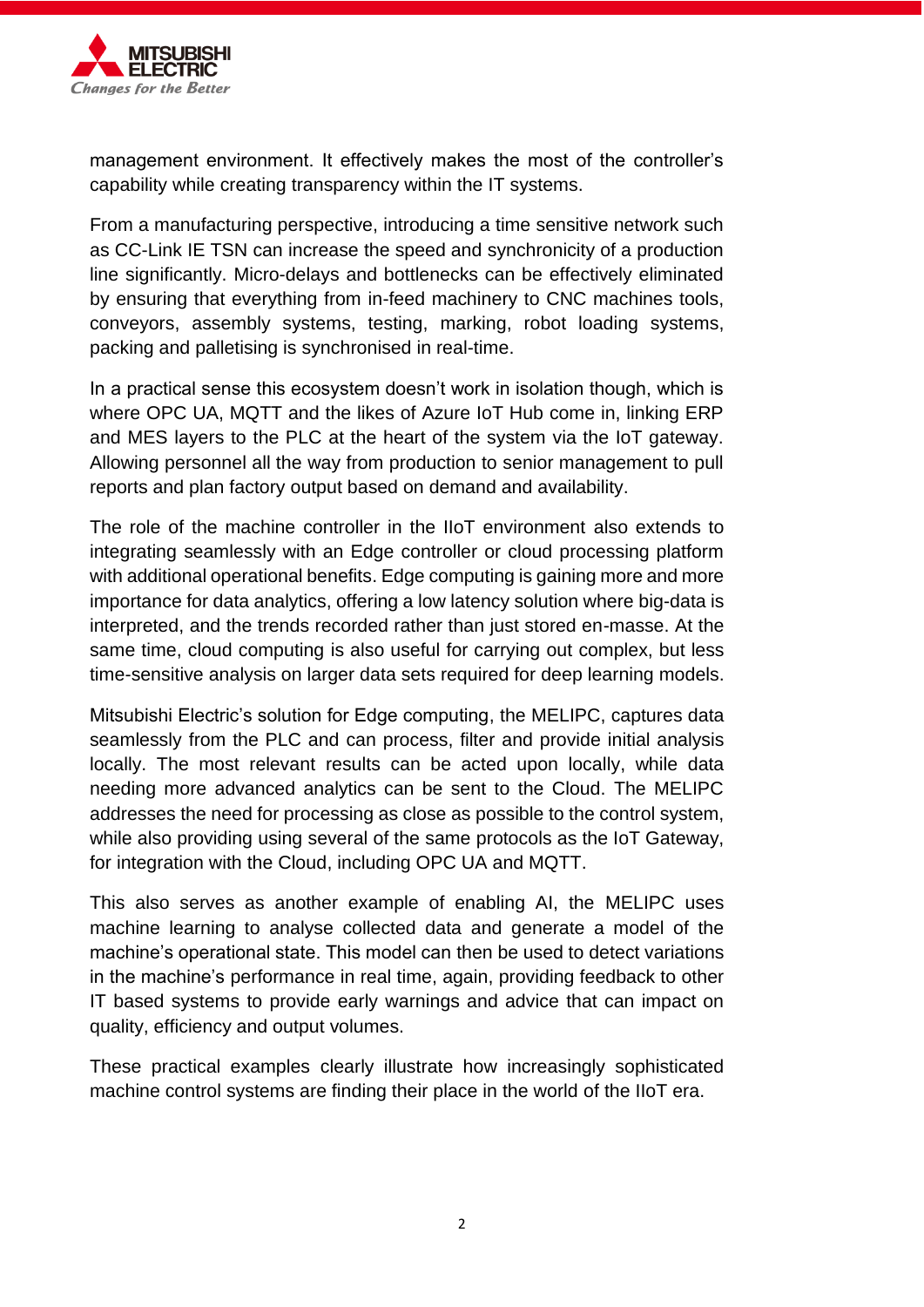

# **Image Captions:**



**Image 1:** Christian Nomine, Mitsubishi Electric Factory Automation EMEA, Strategic Product Manager Visualisation & Analytics. [Source: Mitsubishi Electric Europe B.V]



**Image 2:** Easy on-screen monitoring and management of multiple robot controllers is available both on-premises or in a could environment thanks to the ICONICS SCADA suite.

[Source: Mitsubishi Electric Europe B.V]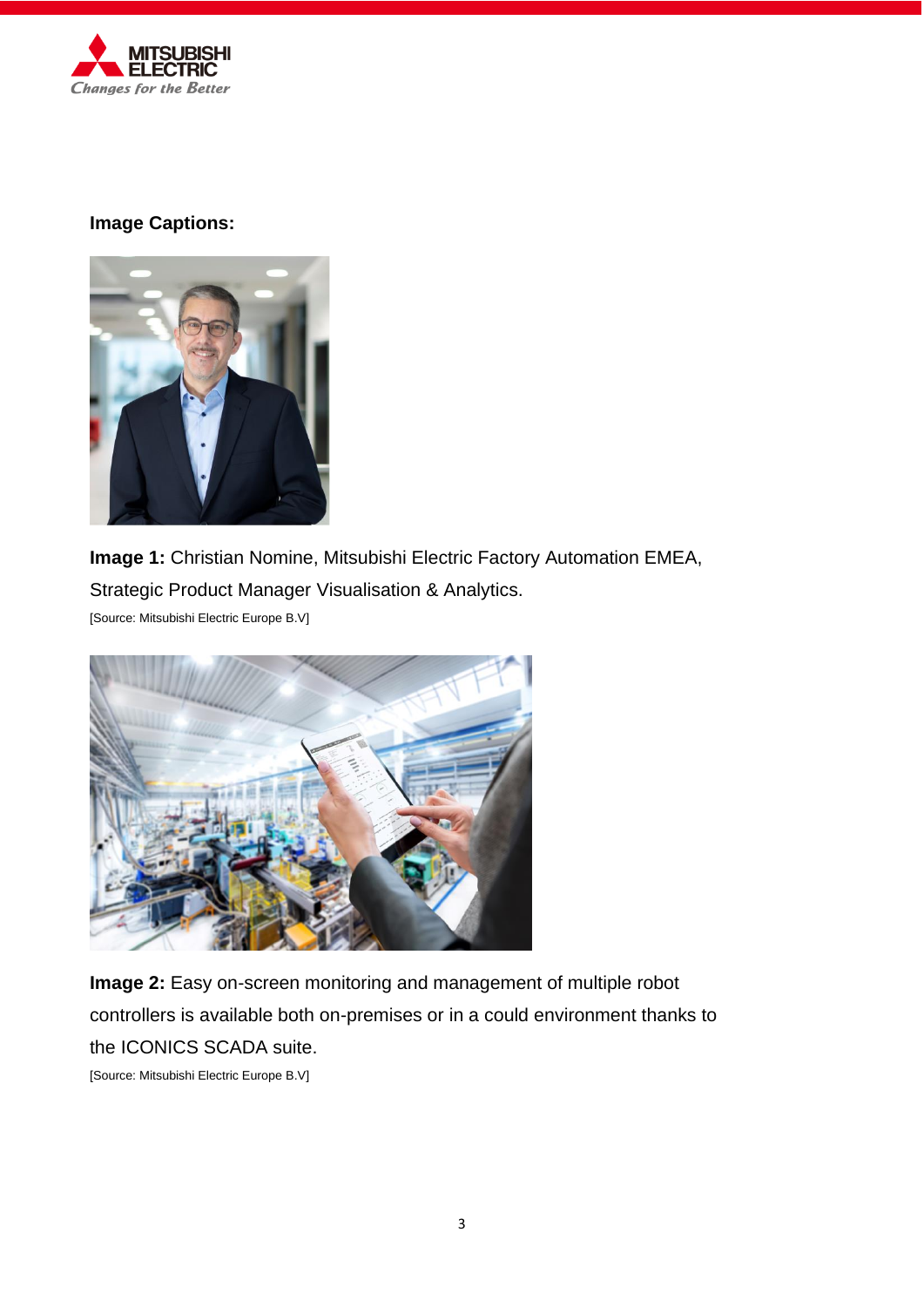

*The image(s) distributed with this press release are for editorial use only and are subject to copyright. The image(s) may only be used to accompany the press release mentioned here, no other use is permitted.*

## **About Mitsubishi Electric Corporation**

With more than 100 years of experience in providing reliable, high-quality products, Mitsubishi Electric Corporation (TOKYO: 6503) is a recognized world leader in the manufacture, marketing and sales of electrical and electronic equipment used in information processing and communications, space development and satellite communications, consumer electronics, industrial technology, energy, transportation and building equipment. Mitsubishi Electric enriches society with technology in the spirit of its "Changes for the Better." The company recorded a revenue of 4,476.7 billion yen (U.S.\$ 36.7 billion\*) in the fiscal year ended March 31, 2022. For more information, please visit [www.mitsubishielectric.com](http://www.mitsubishielectric.com/)

*\*U.S. dollar amounts are translated from yen at the rate of ¥122=U.S.\$1, the approximate rate on the Tokyo Foreign Exchange Market on March 31, 2022.* 

# **About Mitsubishi Electric Factory Automation Business Group**

Offering a vast range of automation and processing technologies, including controllers, drive products, power distribution and control products, electrical discharge machines, electron beam machines, laser processing machines, computerized numerical controllers, and industrial robots, Mitsubishi Electric helps bring higher productivity – and quality – to the factory floor. In addition, our extensive service networks around the globe provide direct communication and comprehensive support to customers.

### **Factory Automation EMEA**

Mitsubishi Electric Europe B.V., Factory Automation EMEA has its European headquarters in Ratingen near Dusseldorf, Germany. It is a part of Mitsubishi Electric Europe B.V. that has been represented in Germany since 1978, a wholly owned subsidiary of Mitsubishi Electric Corporation, Japan.

The role of Factory Automation EMEA is to manage sales, service and support across its network of local branches and distributors throughout the EMEA region.

For more information, please visit [emea.mitsubishielectric.com/fa](https://emea.mitsubishielectric.com/fa)

### **About e-F@ctory**

e-F@ctory is Mitsubishi Electric's integrated concept to build reliable and flexible manufacturing systems that enable users to achieve many of their high speed, information driven manufacturing aspirations. Through its partner solution activity, the e-F@ctory Alliance, and its work with open network associations such as The CC-Link Partners Association (CLPA), users can build comprehensive solutions based on a wide ranging "best in class" principle.

In summary, e-F@ctory and the e-F@ctory Alliance enable customers to achieve integrated manufacturing but still retain the ability to choose the most optimal suppliers and solutions.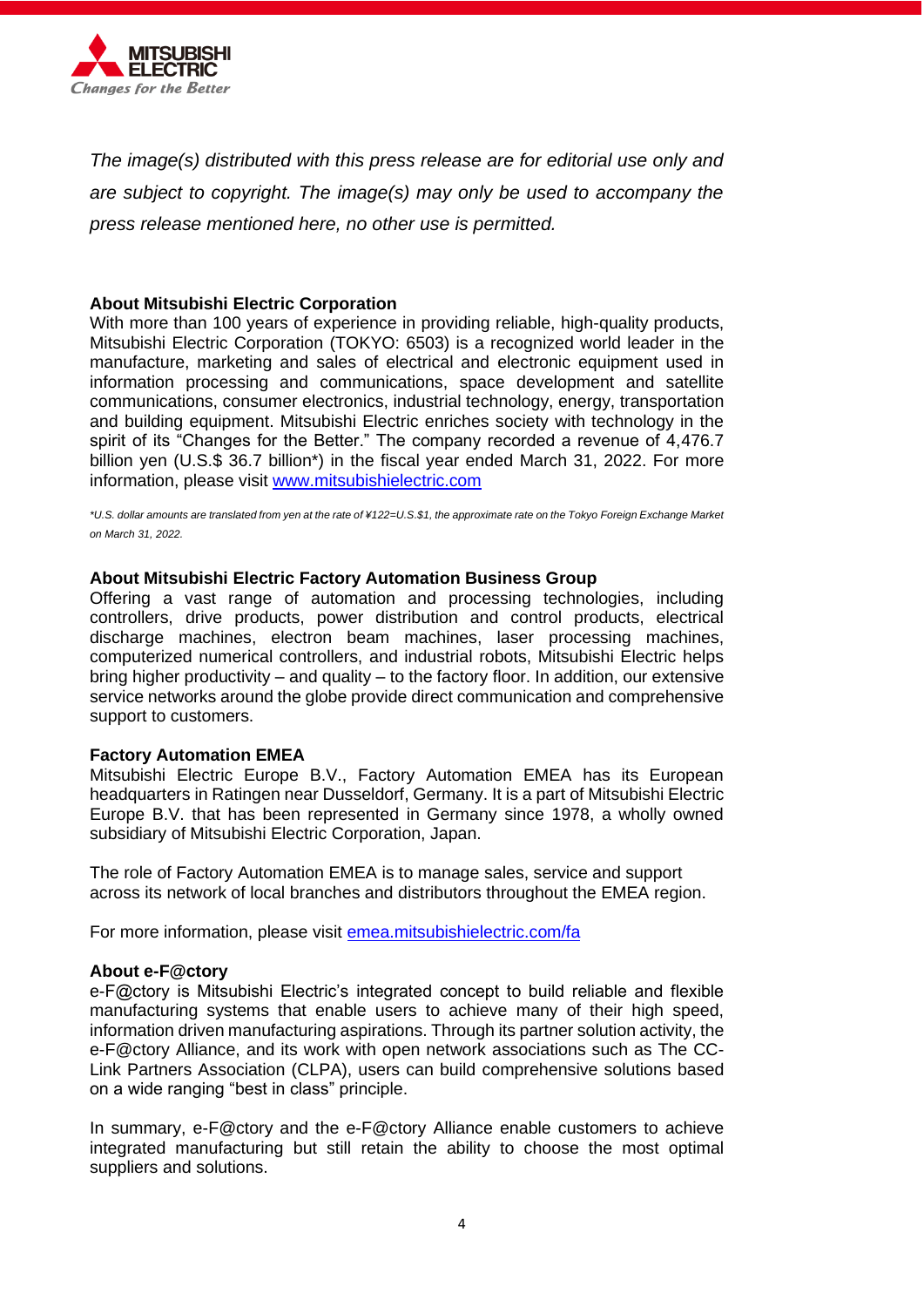

*\*e-F@ctory, iQ Platform are trademarks of Mitsubishi Electric Corporation in Japan and other countries. \*Other names and brands may be claimed as the property of others.*

*\*All other trademarks are acknowledged*